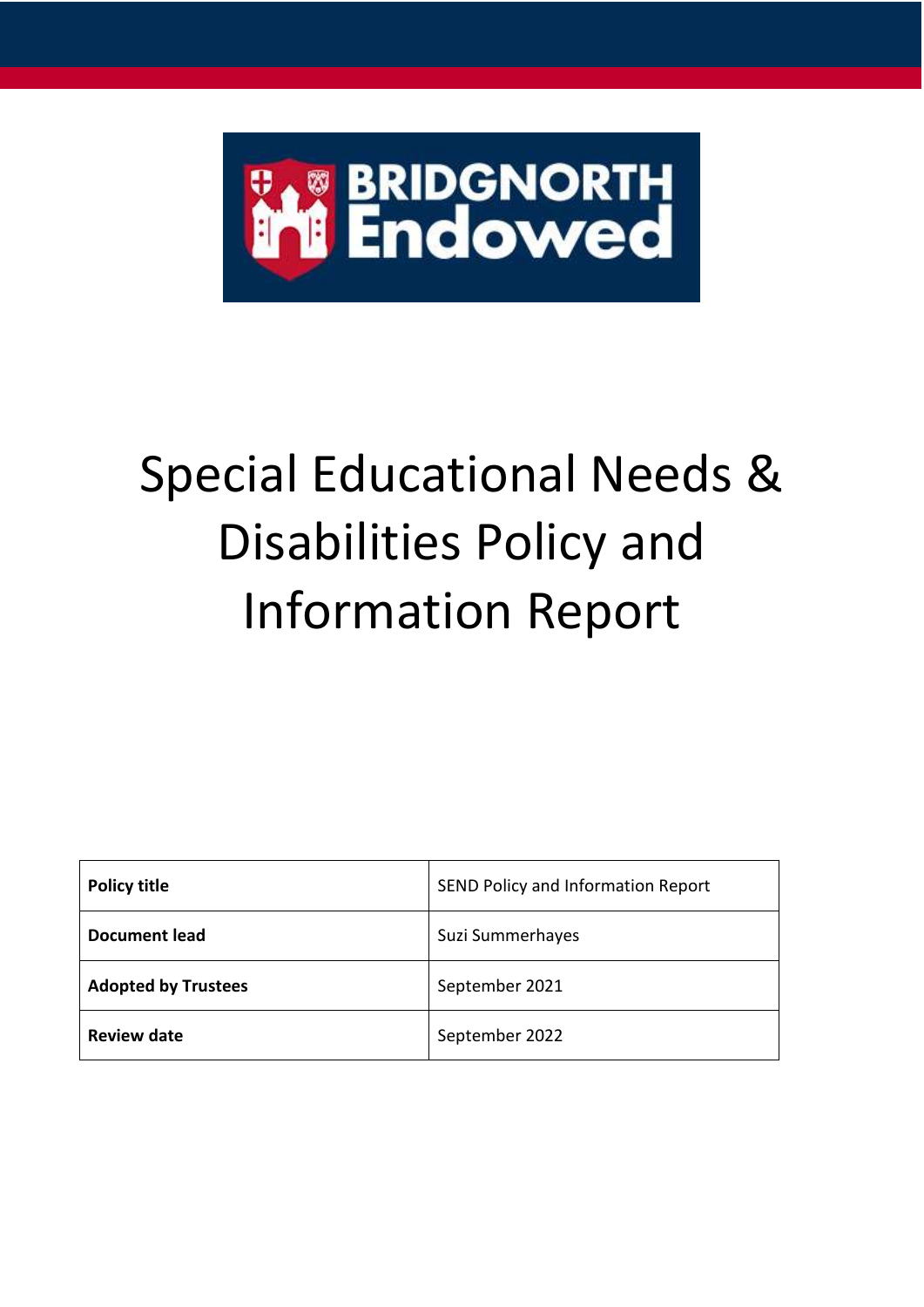## **Contents**

## **1. Aims**

Our SEN policy and information report aims to:

- Set out how our school will support and make provision for students with special educational needs (SEN)
- Explain the roles and responsibilities of everyone involved in providing for students with SEN

At Bridgnorth Endowed School we believe that all practitioners are teachers of students with SEND and that the majority of student needs can be met within the classroom through high quality teaching, appropriate differentiation and in-class intervention.

We recognise the right of the student with SEND to access a broad and balanced curriculum and that teachers set high expectations of every student. However, it also recognises that a small number of students, whose needs are exceptional, will require the benefit from access to a more specialist environment within the school.

Students with special educational needs shall be entitled to the greatest possible degree of access to a broad and balanced education, meeting, wherever possible, the requirements of the National Curriculum. Our aims are:

- To ensure that no student is disadvantaged by their learning difficulty or disability and are fully integrated into school life
- To ensure that all areas of the school curriculum are adapted to allow students with a learning difficulty or disability full access
- To ensure that all students who have special educational needs or a disability, with or without an Educational Health Care Plan, will receive the education they need to reach their full potential
- To support parents of students with special education needs
- To help staff take responsibility for all the students in their care
- To work closely with the pastoral care team to provide support for students experiencing learning difficulties relating to behaviour
- To foster close ties with the feeder primary schools to ensure prior knowledge of all students on transition so that any action needed can take place
- To ensure regular training for staff in the area of Special Educational Needs
- To ensure the school the school meets the legal requirements in relation to SEN guidance, Children and Families Act 2014 and the Equality Act 2010

SEN Policy & Information Report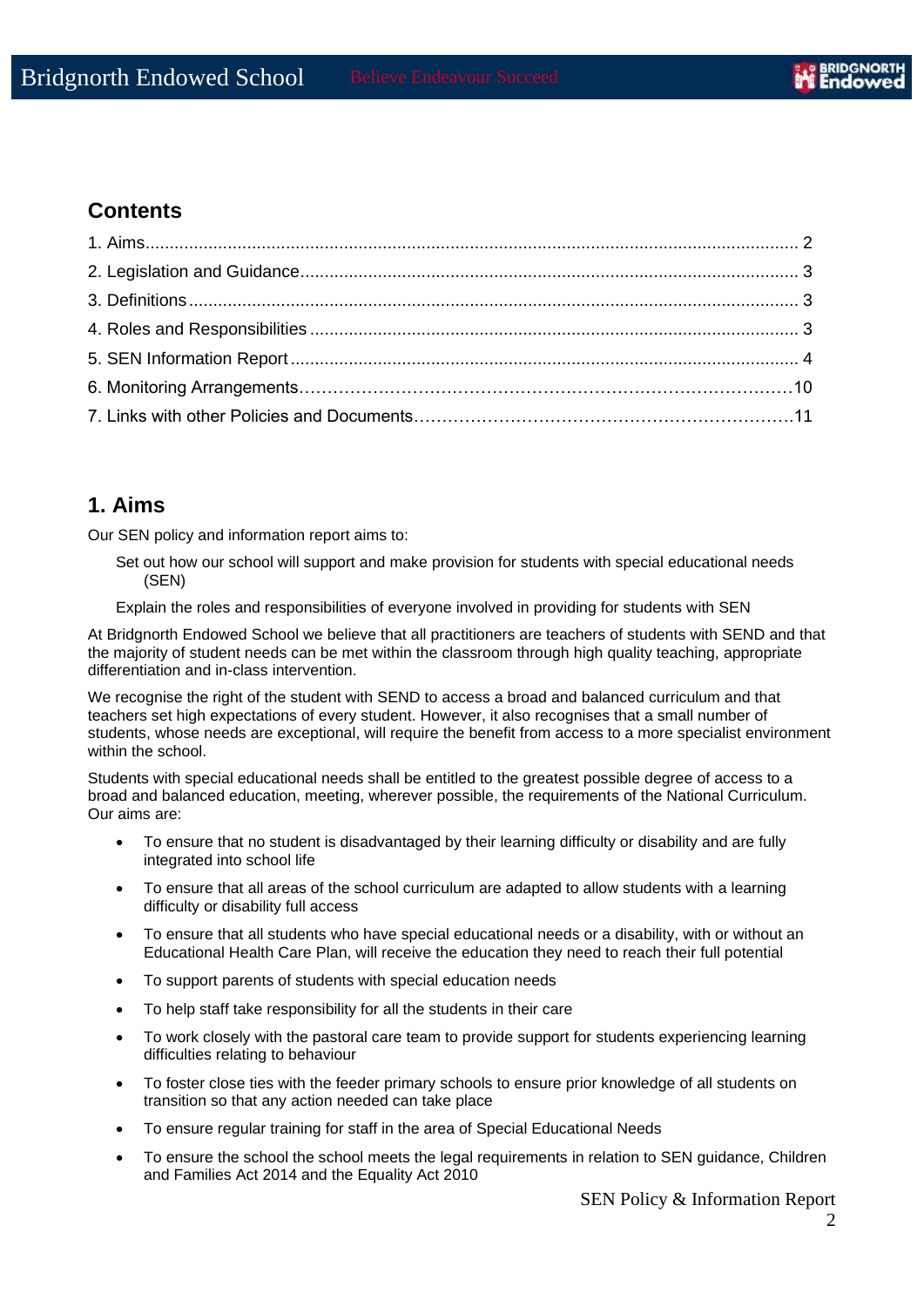## **2. Legislation and Guidance**

This policy and information report is based on the statutory Special Educational Needs and Disability (SEND) [Code of Practice](https://www.gov.uk/government/uploads/system/uploads/attachment_data/file/398815/SEND_Code_of_Practice_January_2015.pdf) and the following legislation:

- Part 3 of [the Children and Families Act 2014,](http://www.legislation.gov.uk/ukpga/2014/6/part/3) which sets out schools' responsibilities for students with SEN and disabilities
- [The Special Educational Needs and Disability Regulations 2014,](http://www.legislation.gov.uk/uksi/2014/1530/contents/made) which set out schools' responsibilities for education, health and care (EHC) plans, SEN co-ordinators (SENCos) and the SEN information report

This policy also complies with our funding agreement and articles of association.

## **3. Definitions**

A student has SEN if they have a learning difficulty or disability which calls for special educational provision to be made for them.

They have a learning difficulty or disability if they have:

- A significantly greater difficulty in learning than the majority of others of the same age, or
- A disability which prevents or hinders them from making use of facilities of a kind generally provided for others of the same age in mainstream schools

Special educational provision is educational or training provision that is additional to, or different from, that made generally for other children or young people of the same age by mainstream schools.

## **4. Roles and Responsibilities**

#### **4.1 The SENCO is Suzi Summerhayes**

She will:

- Work with the headteacher and SEN governor and board of trustees to determine the strategic development of the SEN policy and provision in the school
- Have day-to-day responsibility for the operation of this SEN policy and the co-ordination of specific provision made to support individual pupils with SEN, including those who have EHC plans
- Provide professional guidance to colleagues and work with staff, parents, and other agencies to ensure that students with SEN receive appropriate support and high quality teaching

Advise on the graduated approach to providing SEN support

- Advise on the deployment of the school's delegated budget and other resources to meet students' needs effectively
- Be the point of contact for external agencies, especially the local authority and its support services
- Liaise with potential next providers of education to ensure students and their parents are informed about options and a smooth transition is planned
- Work with the headteacher and board of trustees to ensure that the school meets its responsibilities under the Equality Act 2010 with regard to reasonable adjustments and access arrangements

Ensure the school keeps the records of all students with SEN up-to-date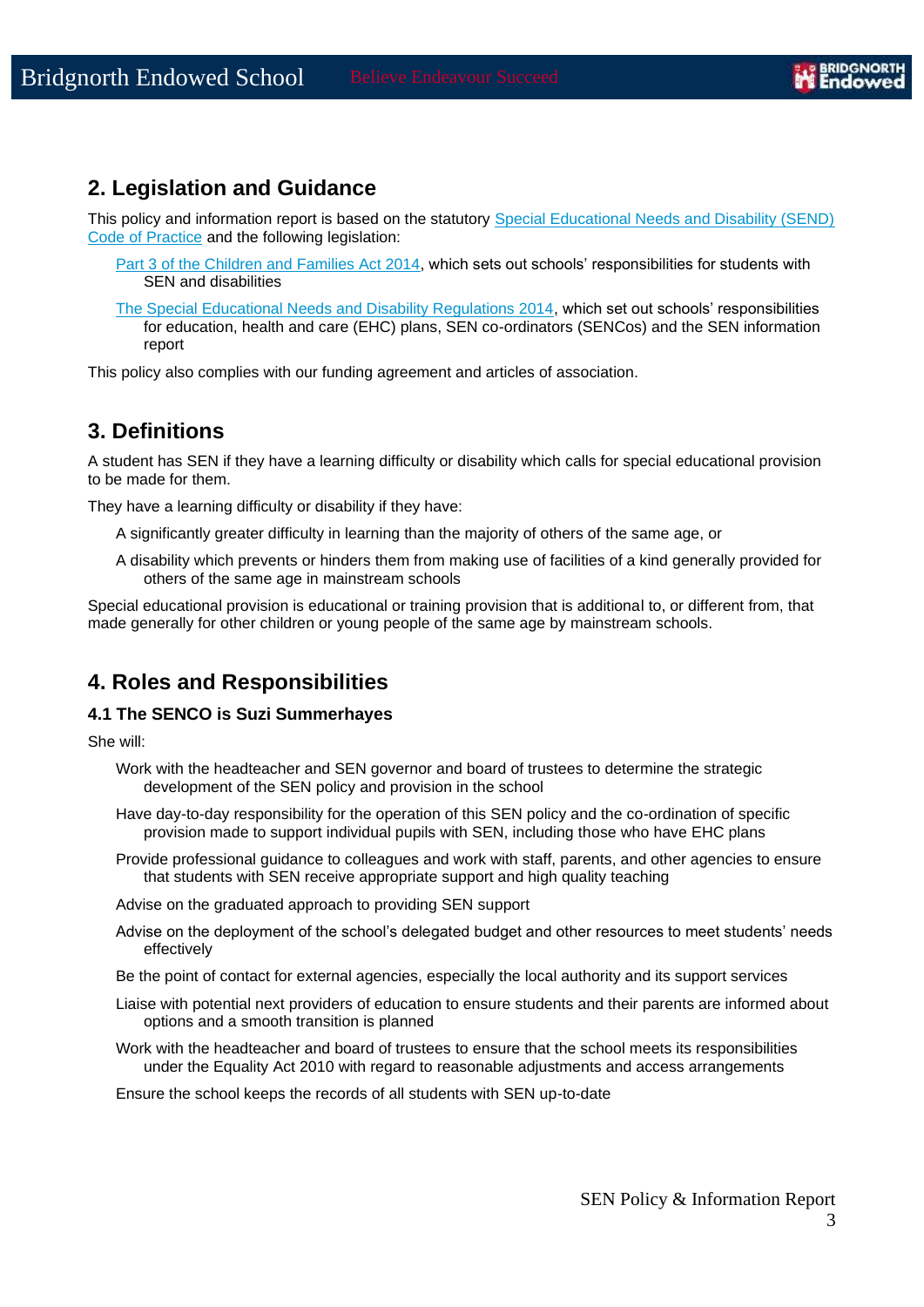#### **4.2 The SEN Governor is Ann Bamford**

She will:

Help to raise awareness of SEN issues at the board of trustees' meetings

- Monitor the quality and effectiveness of SEN and disability provision within the school and update the governing board on this
- Work with the headteacher and SENCo to determine the strategic development of the SEN policy and provision in the school

#### **4.3 The Headteacher is Barry Worth**

He will:

Work with the SENCo and SEN governor and board of trustees to determine the strategic development of the SEN policy and provision in the school

Have overall responsibility for the provision and progress of learners with SEN and/or a disability

#### **4.4 Class teachers**

Each class teacher is responsible for:

The progress and development of every student in their class

- Working closely with any teaching assistants or specialist staff to plan and assess the impact of support and interventions and how they can be linked to classroom teaching
- Working with the SENCo to review each student's progress and development and decide on any changes to provision

Ensuring they follow this SEN policy

## **5. SEN Information Report**

#### **5.1 The kinds of SEN that are provided for**

Our school currently provides additional and/or different provision for a range of needs, including:

Communication and interaction, for example, autistic spectrum disorder (ASD) and speech and language difficulties

Cognition and learning, for example, dyslexia, dyspraxia,

Social, emotional and mental health difficulties, for example, attention deficit hyperactivity disorder (ADHD)

Sensory and/or physical needs, for example, visual impairments and hearing impairments

All students on the Special Educational Needs Register are fully integrated into the life of the school, both in class and in extracurricular activities by means of:

- Appropriate differentiation implemented by teaching staff, supported through up-to-date information on SEN students and regular CPD
- Intervention programmes, such as IDL Literacy, to enhance students' learning are offered outside of the teaching day
- In class support by teaching assistants assigned to support students who have additional needs in accessing the curriculum
- Curriculum support in Mastery learning
- A supervised Study Centre is available during breaks and lunch times to support homework and revision – computers and laptops available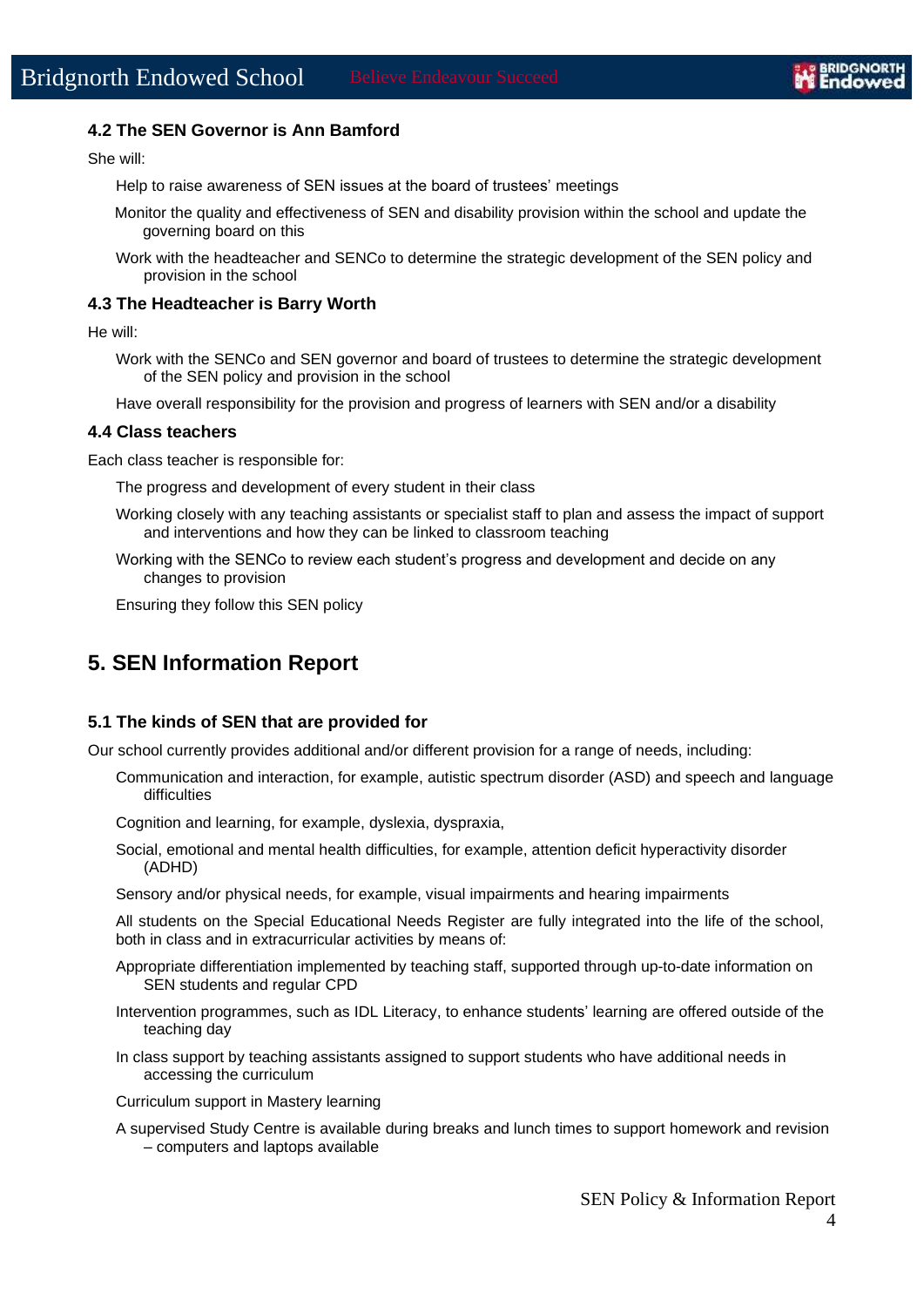A supported homework club runs after school in the Study Centre until 5pm Mondays-Thursdays and 4pm on Fridays

Toilets and changing facilities for those with physical disabilities

SEN Profiles, some of which are linked to Educational Health Care Plans, are reviewed and updated regularly

Lifts available for disabled students

Fire evacuation plans are in place for disabled students

A provision map describing resources available to students

We also support students struggling to access the curriculum within the classroom. The Personalised Learning Centre ensures that cognitive and learning needs together with social, emotional and mental health needs are met by the pastoral team. Through the House system, the pastoral team has expanded to also support within the classroom. We will continue to have ELSA trained (Emotional Literacy) staff

#### **5.2 Identifying pupils with SEN and assessing their needs**

At Bridgnorth Endowed, we will assess each student's current skills and levels of attainment on entry, which will build on previous settings and Key Stages, where appropriate. Class teachers will make regular assessments of progress for all students and identify those whose progress:

Is significantly slower than that of their peers starting from the same baseline

Fails to match or better the child's previous rate of progress

Fails to close the attainment gap between the child and their peers

Widens the attainment gap

The school also considers and provides support for other factors, which may impact on progress and attainment but are not SEN:

• Disability – the school will make 'reasonable adjustments' as defined under Disability and Equality Legislation

Attendance and Punctuality

Health and Welfare

English as an Additional Language

Being in receipt of Pupil Premium funding

Being a Looked After Child

- Being a Child of Servicemen/women
- Accessibility Policy, also referring to exam access arrangements

This may include progress in areas other than attainment, for example, social needs.

Slow progress and low attainment will not automatically mean a pupil is recorded as having SEN.

When deciding whether special educational provision is required, we will start with the desired outcomes, including the expected progress and attainment, and the views and the wishes of the student and their parents. We will use this to determine the support that is needed and whether we can provide it by adapting our core offer, or whether something different or additional is needed.

Teaching staff have the primary responsibility in implementing and monitoring students with SEN. Information about identified needs are recorded on SEN Profiles and are accessible to all teaching staff. Those involved will be asked to contribute to regular reviews and to ensure, wherever possible, that they are meeting these needs.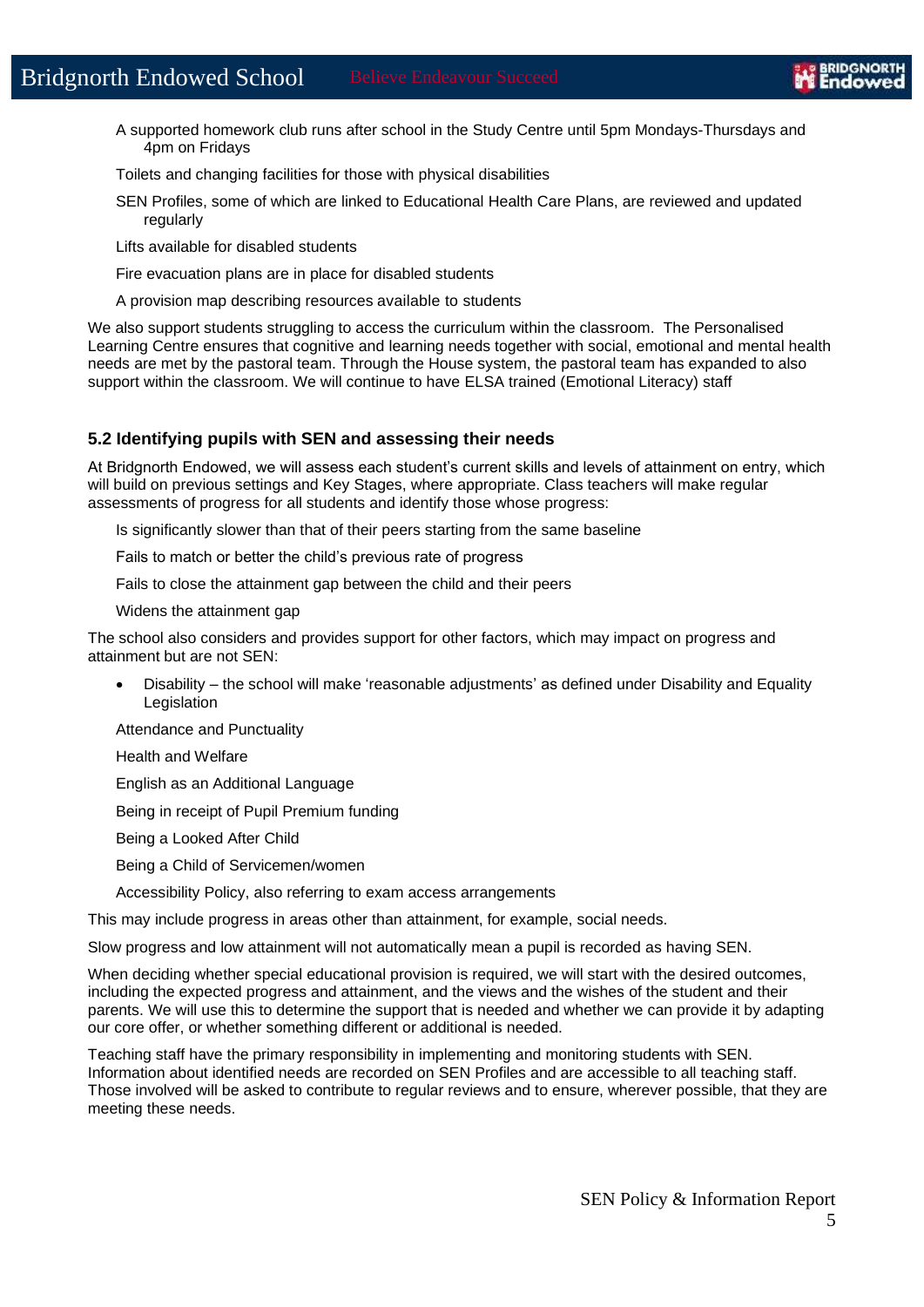#### **5.3 Special Arrangements**

Bridgnorth Endowed shall seek to secure the necessary and appropriate dispensations from examining bodies to enable all students to perform and achieve to the best of their abilities at Key Stage 4. The SENCo has the appropriate qualifications to carry this out. Students identified with SEN linked to processing will also have this as their usual way of working for all assessments and mock exams at Key Stage 3. The school's Examination Officer, Lis Minifie, works closely with the SEND department in ensuring access arrangements are processed and managed accordingly.

#### **5.4 Consulting and involving students and parents/carers**

We will have an early discussion with the student and contact their parents/carers when identifying whether they need special educational provision. This will ensure that:

Everyone develops a good understanding of the student's areas of strength and difficulty

We take into account the parents' concerns

Everyone understands the agreed outcomes sought for the child

Everyone is clear on what the next steps are

We will formally notify parents when it is decided that a student will receive SEN support.

#### **5.5 Assessing and reviewing students' progress towards outcomes**

At Bridgnorth Endowed, we will follow the graduated approach and the four-part cycle of **assess, plan, do, review**.

Our primary aim is to provide high quality teaching which is regularly reviewed:

- The class teacher is the first step in identifying students who are at risk of not making adequate progress. Teachers are responsible and accountable for the progress and development of students in their class; therefore, those students who are at risk of underachievement should, in the first instant, be receiving appropriate interventions/differentiation and good quality personalised teaching
- In considering whether a student needs special educational provision we will look at the overall desired outcomes – the teacher, subject leader and SENCo will consider all the information within school, National data and expectations of progress. This will then determine whether something different or additional is required
- Progress of all students along with evaluations of in-class interventions, is analysed termly and discussed with the relevant leaders. Where concerns are raised relating to an additional need, these are investigated and appropriate action is taken
- Where progress is not being made at the expected, classroom teachers will be working on a graduated cycle of ASSESS – Assessment of the student; PLAN – Planning for any addition in-class interventions; DO – Implementing intervention; and then REVIEW – Reviewing the impact of the inclass work before a student should be identified as SEN
- All teachers and support staff who work with the student will be made aware of their needs, the outcomes sought, the support provided, and any teaching strategies or approaches that are required. We will regularly review the effectiveness of the support and interventions and their impact on the student's progress.
- Support, advice and training will be given to all staff working with students who have special educational needs and/or disabilities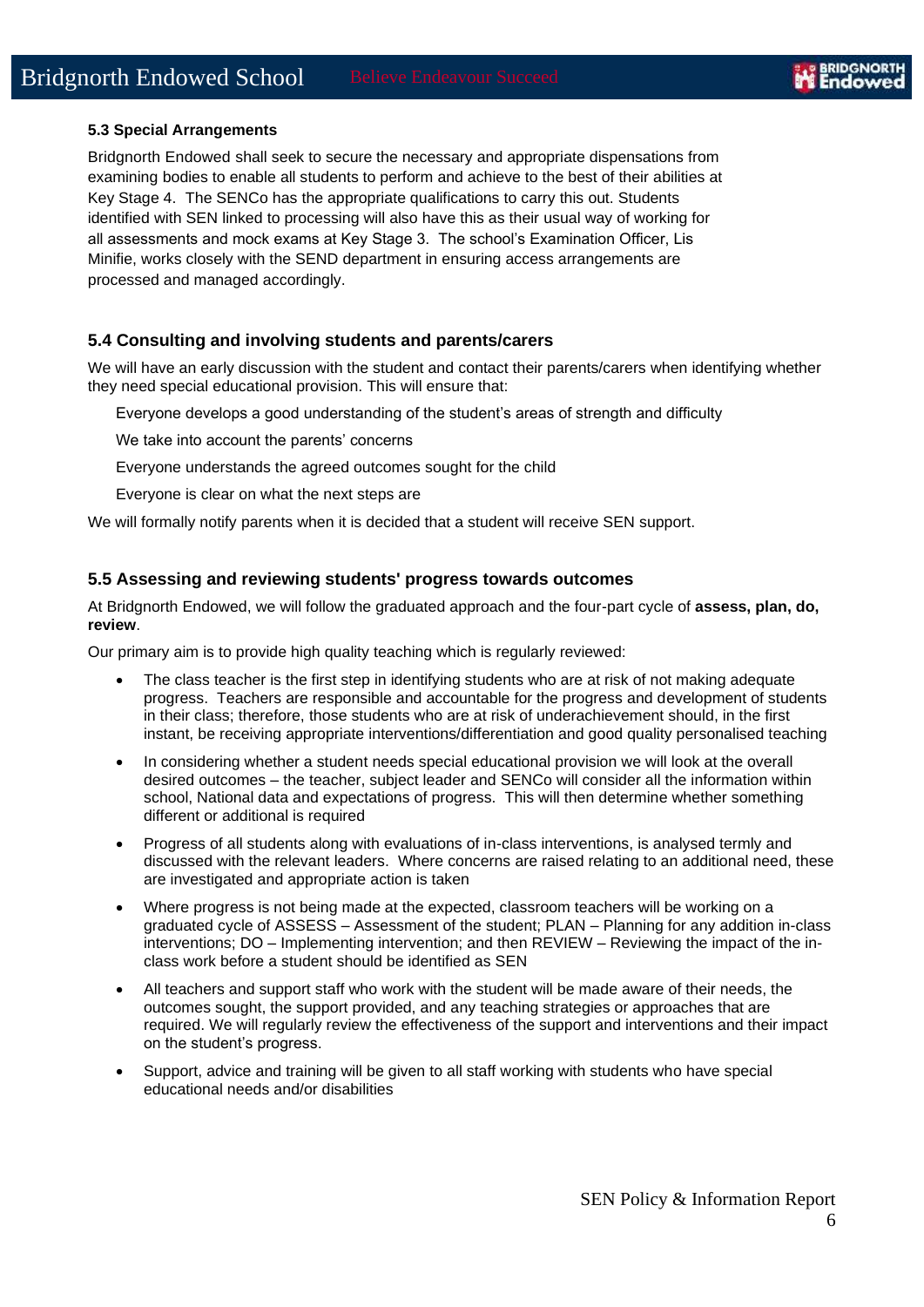#### **5.6 Supporting students moving between phases and preparing for adulthood**

We will share information with the school, college, or other setting the student is moving to. We will agree with parents and students which information will be shared as part of this.

#### **Primary School to year 7:**

- Initial contact is made with parents at the school's Open Evening each autumn term (if this cannot be held in school for COVID reasons, this will be done via our website)
- Early communication with Primary Schools allows for inclusion in meetings of students attending the school the following year, including Annual Reviews
- Additional meetings offered specific to transition with parents of SEND students, including a tour of the school (via Teams with tutors if COVID restrictions implemented)
- More informal transition visits where appropriate (in addition to whole school transition programme)
- Summer School offer when transition days were cancelled due to COVID
- Careful consideration of tutor to support student
- Contact made with all schools who have students due to start in year 7 from the SENCo.
- Information relating to vulnerable/SEND students is collected and shared with relevant staff where appropriate

#### **Foundation to Development:**

- Tutor groups are organized in years and have the additional support of their Head of House and linked Pastoral Support Assistant
- Options evening for students and parents where the SENCo is available to discuss suitable choices (via website and Teams if COVID restrictions apply)
- Targeted tutor support in options process
- Careers advisor early appointments for students with EHCPs
- Catch-up sessions and clubs are available every lunchtime
- Exam Allowance assessments are carried out in preparation for GCSEs

#### **Development to Further Education:**

- Early careers appointments for students with EHCPs and SEN needs
- Communication with families to ensure guidance relating to next steps is shared
- Careers advisor in school to support needs
- Communication with education provider to ensure needs are met
- Further education providers are invited into school

Opportunities to visit colleges/ $6<sup>th</sup>$  forms with a teaching assistant for support where appropriate

#### **Mid-year transfer:**

- Meeting with Lisa Tristham and tour of the school followed by an introduction to the SENCo where appropriate
- Contact previous school to ensure the student's file is forwarded and includes SEN provisions already in place
- Review previous provisions and set up new SEN Profiles where appropriate
- Monitor well-being and access to learning
- Assess accordingly where expected progress not being made

#### **5.7 Our approach to teaching students with SEN**

Teachers are responsible and accountable for the progress and development of all the students in their class.

High quality teaching is our first step in responding to students who have SEN. This will be differentiated for individual students.

All students on the Special Educational Needs Register are fully integrated into the life of the school, both in class and in extracurricular activities by means of:

We will also provide the following interventions: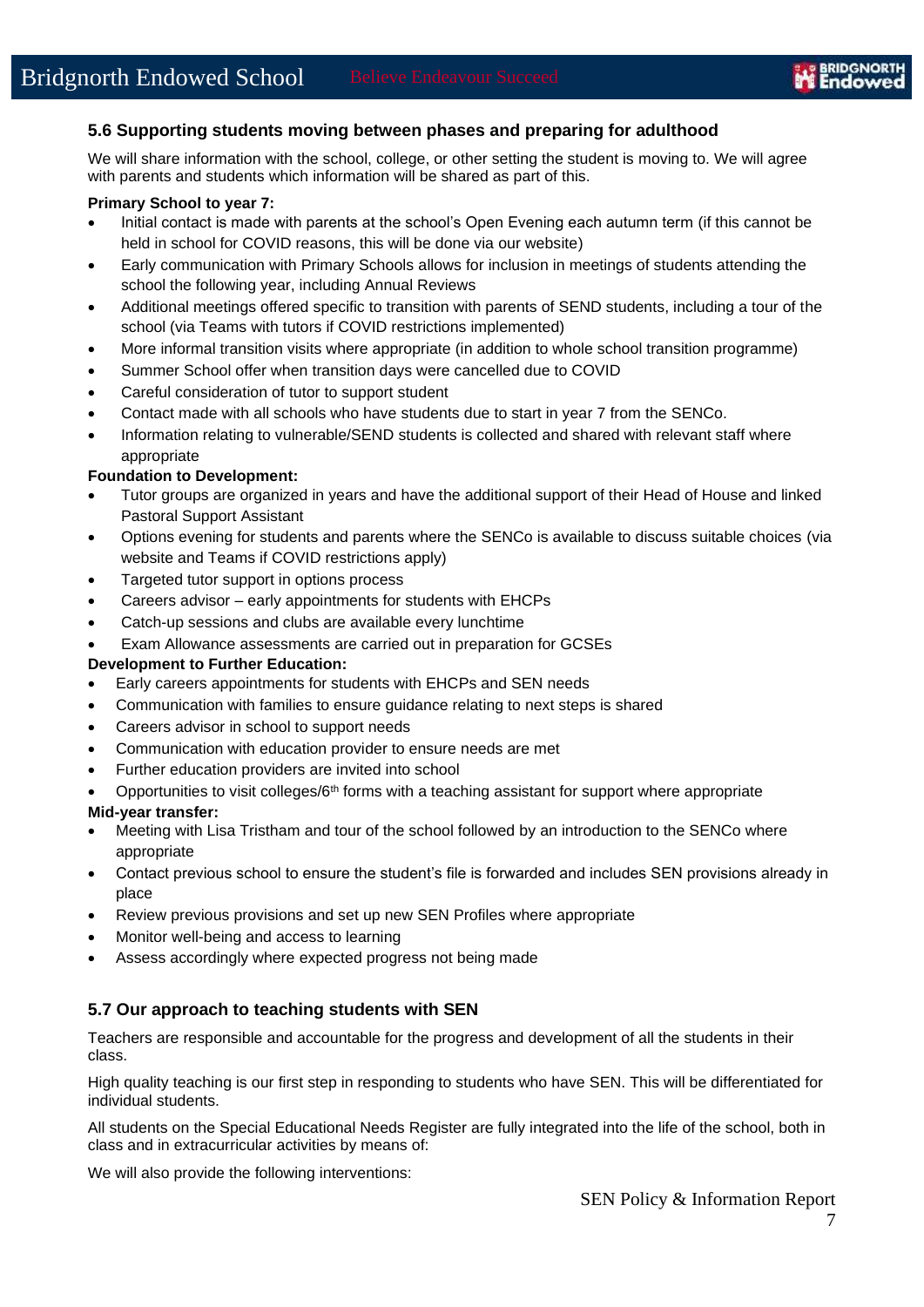- In-class TA support
- Small group TA support
- Pre/post learning sessions
- 1:1 speech and language interventions
- 1:1 bespoke short-term learning programmes
- Supported homework sessions
- IDL on-line Literacy intervention
- Personalised Learning Centre support
- Access to laptops to support poor fine motor skills
- 1:1 sessions as advised by outside agencies
- Bespoke timetables to support short-term additional needs
- Exam access arrangements at KS4
- Access to additional equipment as advised by outside agencies
- Access to ELSA (Emotional Literacy) trained staff
- Access to Reader Pens

#### **5.8 Adaptations to the curriculum and learning environment**

We make the following adaptations to ensure all students' needs are met:

Differentiating our curriculum to ensure all students are able to access it, for example, by grouping, 1:1 work, teaching style, content of the lesson, etc.

Adapting our resources and staffing

Using recommended aids, such as laptops, coloured overlays, visual timetables, larger font, etc.

Differentiating our teaching, for example, giving longer processing times, pre-teaching of key vocabulary, reading instructions aloud, etc.

#### **5.9 Additional support for learning**

We have five teaching assistants who are trained to deliver interventions, work with small groups of students and work with individuals. We have four pastoral assistants linked to each of the houses and support emotional wellbeing. We also have a teacher who works specifically with students struggling to access school. Additionally, we will have ELSA trained pastoral staff members who can support emotional needs.

Furthermore, we work with the following agencies to provide support for students with SEN:

- Educational Psychologist
- Shropshire LA SEND Team
- Sensory Inclusion Service visually and hearing-impaired students
- **Occupational Therapy Service** 
	- Speech, Language & Communication Service
- Bee U (previously CAMHS)
- Autism West Midlands
- Stacey Trust (Bereavement Service)
- Early Help Team
- Spectra (Autism support)
- Education Welfare Officer
- Family Support Worker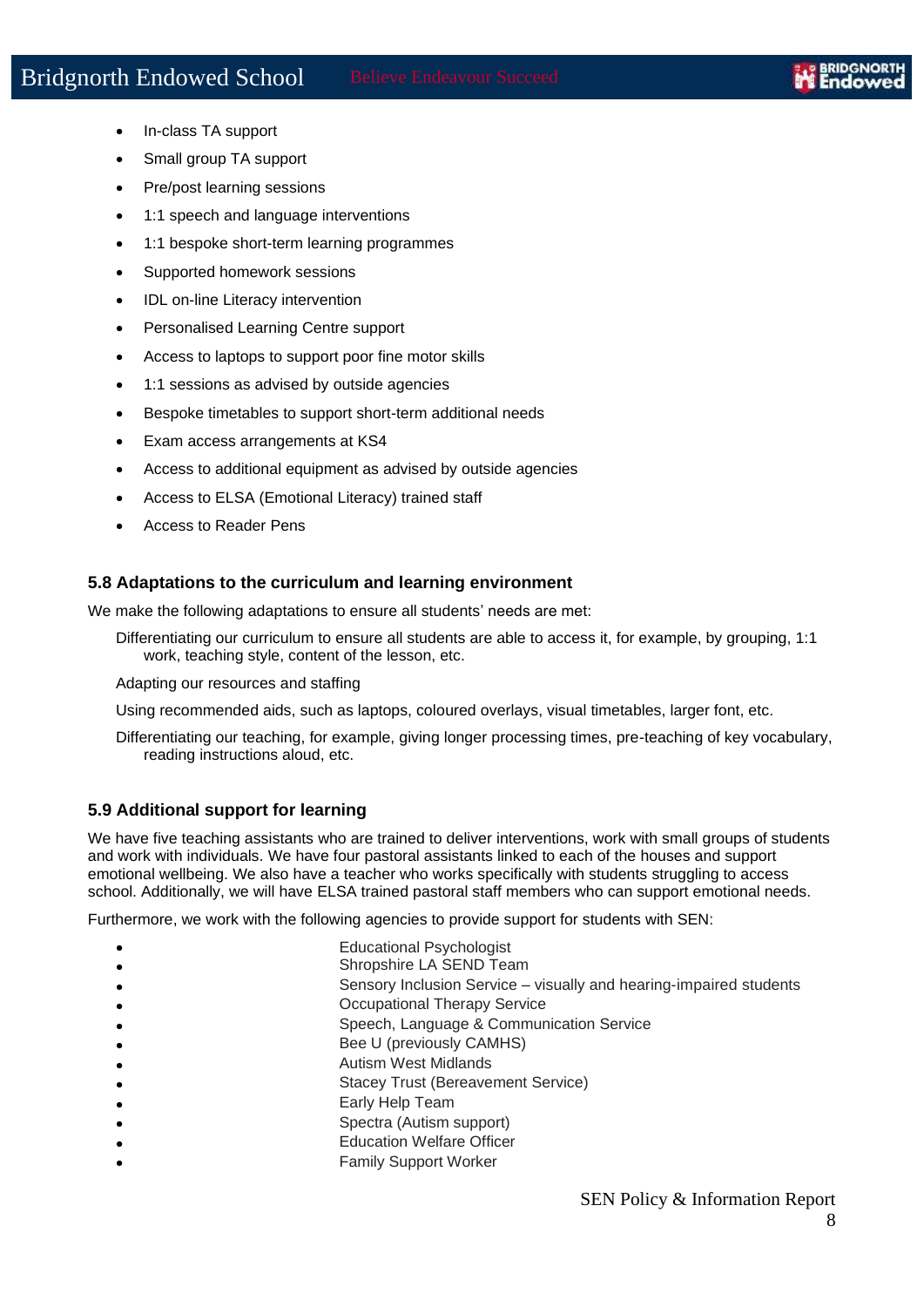• Looked After Children Teams • School Nurse and CHAT

#### **5.10 Expertise and training of staff**

Our SENCO also works in the English Department and is the LAC Designated Teacher, she is a specialist teacher of dyslexia and is qualified to assess students for exam allowances.

Continued Professional Development (CPD) in SEND is delivered at least twice every academic year.

#### **5.11 Securing equipment and facilities**

Equipment is checked annually in line with Health and Safety regulations and training given in use is updated accordingly.

#### **5.12 Evaluating the effectiveness of SEN provision**

We evaluate the effectiveness of provision for students with SEN by:

Reviewing students' individual progress towards their goals each term

Reviewing the impact of interventions termly

Monitoring by the SENCo and subject leaders

Holding annual reviews for students with EHCPs

#### **5.13 Enabling students with SEN to engage in activities available to those in the school who do not have SEN**

Students with special educational needs shall not be excluded from any non-educational provision made by the Academy except where their presence would constitute a danger to themselves or others.

The school recognizes that students at school with medical conditions should be properly supported so that they have full access to education, including school trips and physical education. Some students with medical conditions may be disabled and, where this is the case, the school will make 'reasonable adjustments' to comply with its duties under the Equality Act 2010

Students with a physical disability will be integrated into mainstream classes and be encouraged to participate in Physical Education and Performing Arts but should this prove impossible, an appropriate alternative will be offered.

All of our extra-curricular activities and school visits are available to all our students, including our before-and after-school clubs.

All students are encouraged to go on our school trips.

All students are encouraged to take part in sports day, school performances and special workshops.

No student is ever excluded from taking part in these activities because of their SEN or disability.

Bridgnorth Endowed supports students with disabilities by:

- Differentiating the curriculum and resources
- Training staff in manual handling where appropriate
- Providing staff training to using communication devices
- Providing adapted resources where appropriate
- Discuss with the parent/carer a risk assessment on entry to the school, to be updated annually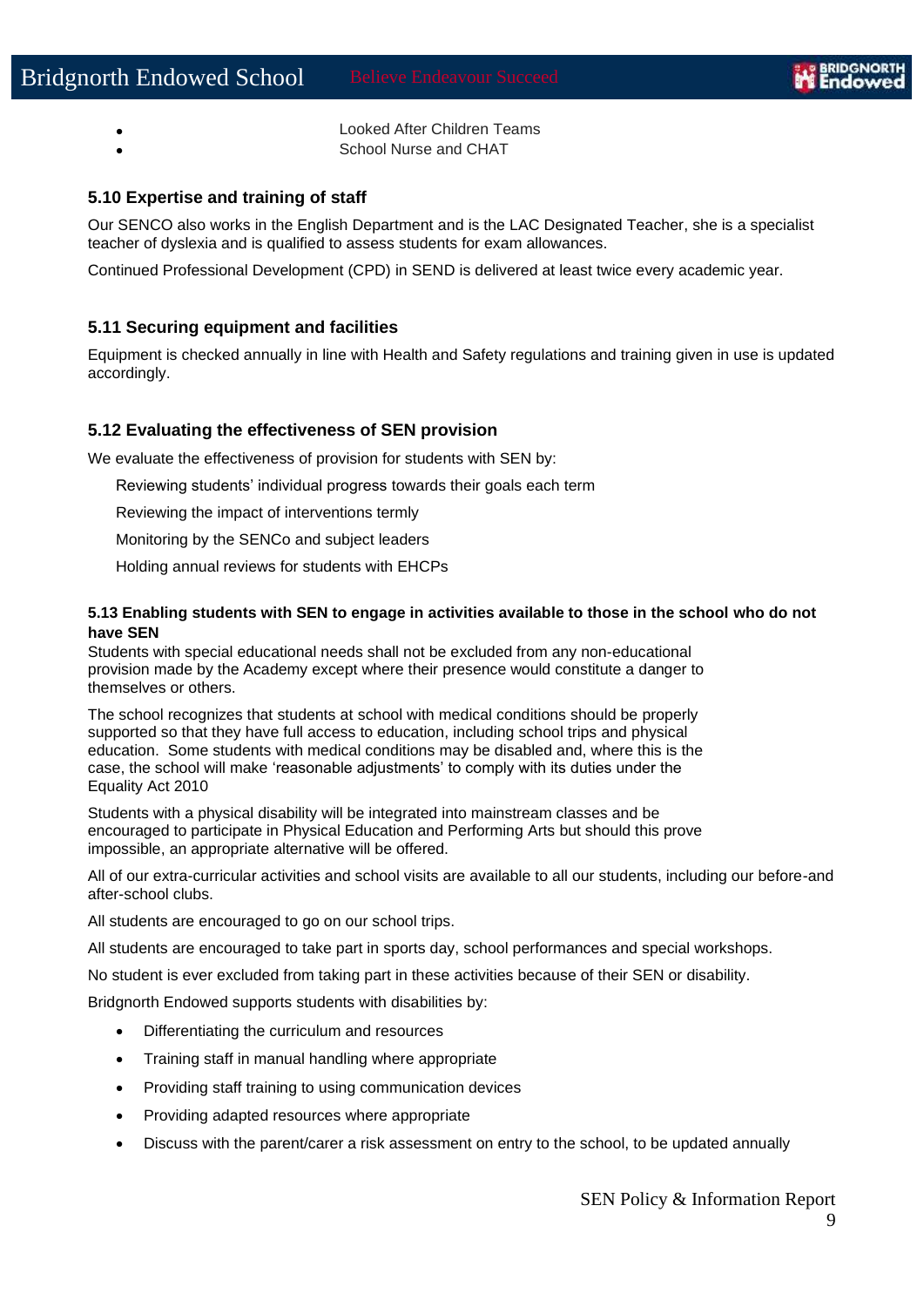• Lifts allow access to the second floor of the school building and training is given in using evac chairs in the event of a fire – see the school website for the Accessibility Plan

#### **5.14 Support for improving emotional and social development**

We provide support for students to improve their emotional and social development in the following ways:

Students with SEN are encouraged to be part of the school council

- Students with SEN are also encouraged to be part in after school clubs to promote teamwork/building friendships etc.
- A Personalised Learning Centre is a safe space within the school grounds for students needing additional emotional support to access the school curriculum
- Students can drop into the Student Support Office where they can access support from their Head of House or Pastoral Support Assistant attached to their House
- We have a zero-tolerance approach to bullying.

#### **5.15 Working with other agencies**

Bridgnorth Endowed endeavours to implement all strategies as suggested by outside agencies and liaises regularly to ensure maximum effectiveness. We will seek training and advice when necessary**.**

#### **5.16 Complaints about SEN provision**

Complaints about SEN provision in our school should be made to the SENCo in the first instance. Please refer to the school's website for the Complaint Procedure.

The parents of students with disabilities have the right to make disability discrimination claims to the first-tier Local Authority SEND tribunal if they believe that our school has discriminated against their children. They can make a claim about alleged discrimination regarding:

Exclusions

Provision of education and associated services

Making reasonable adjustments, including the provision of auxiliary aids and services

#### **5.17 Contact details of support services for parents of students with SEN**

Please refer to the Shropshire Local Offer: *[https://shropshire.gov.uk/the-send-local](https://shropshire.gov.uk/the-send-local-offer/education/education-services/information-advice-and-support-service-iass/)[offer/education/education-services/information-advice-and-support-service-iass/](https://shropshire.gov.uk/the-send-local-offer/education/education-services/information-advice-and-support-service-iass/)*

#### **5.18 Contact details for raising concerns**

Please contact either Suzi Summerhayes: [ssummerhayes@bridgnorthendowed.co.uk](mailto:ssummerhayes@bridgnorthendowed.co.uk) for concerns about students with SEND.

#### **5.19 The local authority local offer**

Our contribution to the local offer is: [https://shropshire.gov.uk/the-send-local-offer/education/nurseries](https://shropshire.gov.uk/the-send-local-offer/education/nurseries-schools-and-colleges/schools/secondary-schools/)[schools-and-colleges/schools/secondary-schools/](https://shropshire.gov.uk/the-send-local-offer/education/nurseries-schools-and-colleges/schools/secondary-schools/)

Our local authority's local offer is published here:<https://www.shropshire.gov.uk/the-send-local-offer/>

### **6. Monitoring arrangements**

This policy and information report will be reviewed by the SENCo **every year**. It will also be updated if any changes to the information are made during the year.

It will be approved by the board of trustees